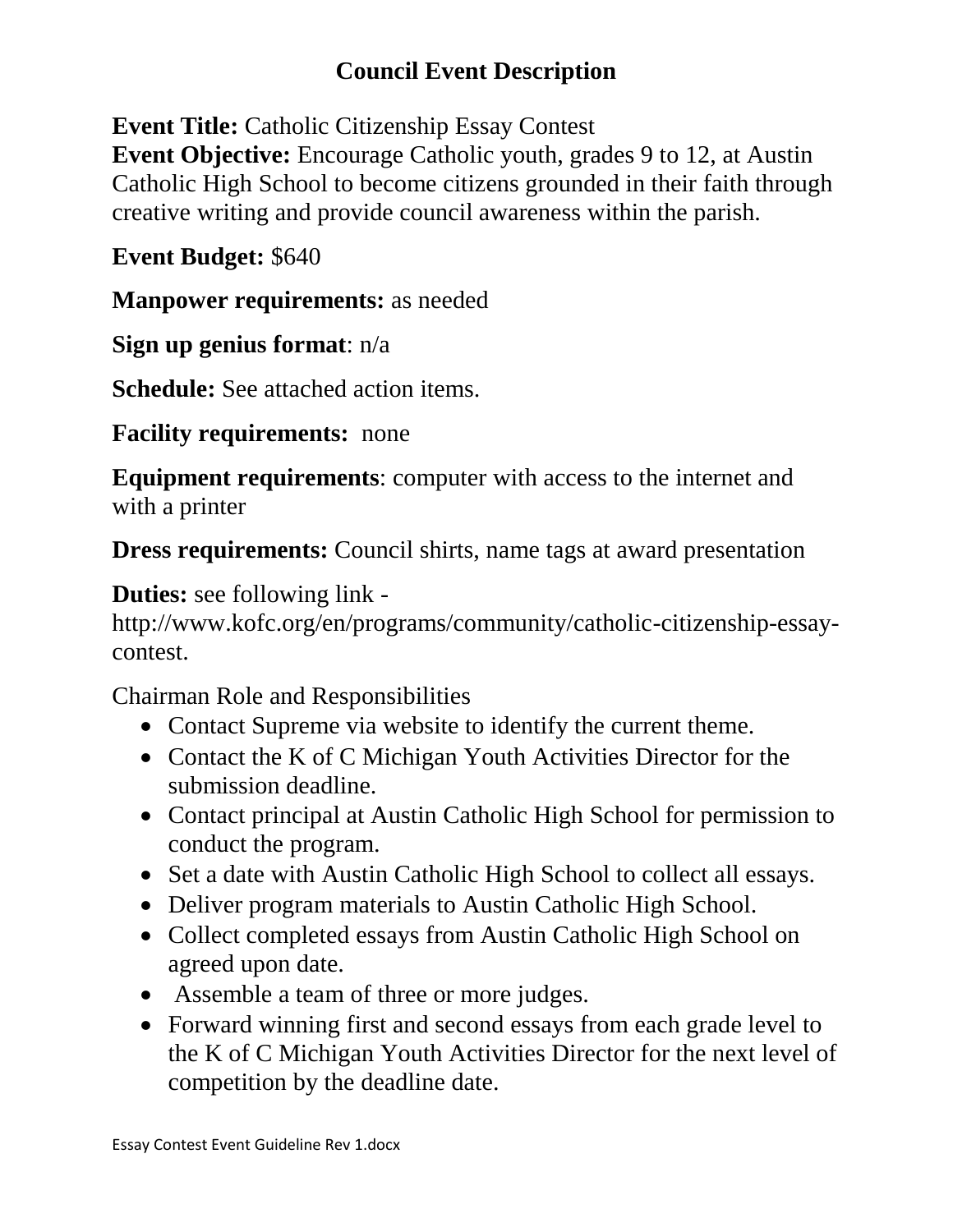### **Council Event Description**

- Submit Citizenship Essay Participation Form (#4216) to Supreme, District Deputy, and council Grand Knight by January 31.
- Schedule with Austin Catholic High School for presentation of awards to winners. Take pictures and prepare final report.

**Coordinate with:** Austin Catholic High School principal and counselor

**Promotion:** Posters provided by Supreme in program materials kit

**Other information:** See attached action item list guideline. Scope may be changed at the discretion of the event chairman.

Event Final Report: Date: Number participants: Number of awards presented: Total Cost: Cost per Serving: n/a Total man-hours expended: Total money raised: n/a Dollars raised per man-hour: n/a Summary report:

What went right:

What can be improved on: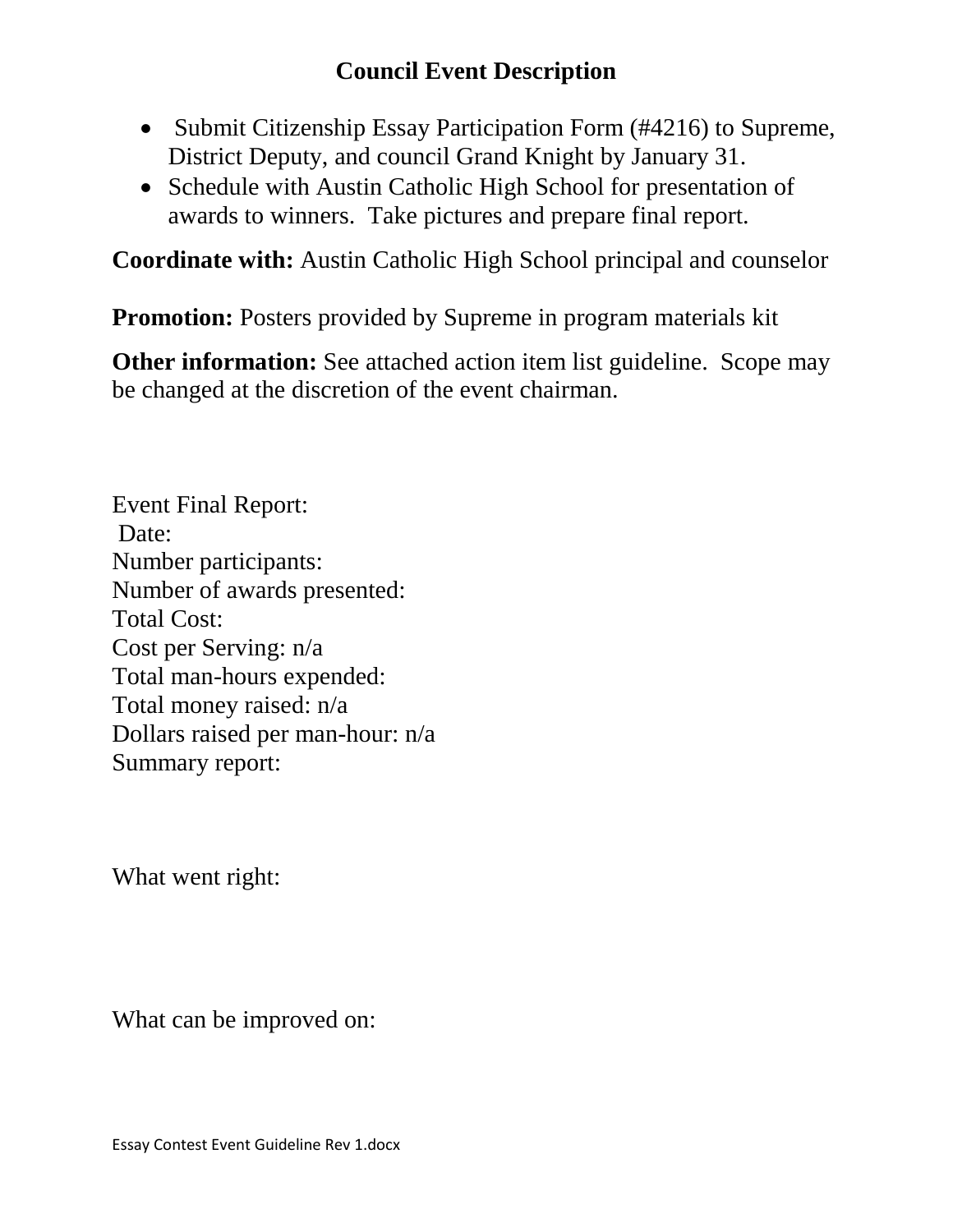### Special recognitions: Winners that advanced beyond parish: Action Items Guideline

- 1. Have the Financial Secretary order the *[Catholic Citizenship Essay Kit](https://www.kofc.org/un/applicationportal/AuthorizeUser.action)* **(#EA-KIT)** through Supplies Online, the supply ordering portal available on Officers Online.
- 2. Deliver the program materials to Austin Catholic High School.
- 3. Ensure that all essays are collected by the pre-determined date.
- 4. Assemble a team of three or more judges (consisting of clergy, teachers, and other respected members of the Catholic community) to select winning submissions.
- 5. Make a formal presentation of winners and invite the media to attend! On the day of the presentation, be sure to wear Knights of Columbus-branded apparel and enlist a fellow Knight or community member to photograph the event.
- 6. Send winning essays to the next highest level for judging. Contact your district deputy to learn where the winning essays should be mailed.
- 7. Following the Catholic Citizenship Essay Contest, update the community on the success of your program by amending the Catholic Citizenship Essay sample announcement and distributing it to local media, along with energizing photographs from the event.
- 8. To gain credit for your program, complete the associated reporting forms and submit them to the Supreme Council Department of Fraternal Mission. Remember to retain copies for your council records.
	- o Immediately after your event is finished, complete the *[Essay Contest Participation](http://www.kofc.org/un/en/resources/programs/catholic-citizenship-essay-contest/4216-essay-contest-participation-form.pdf)  Form* **[\(#4216\)](http://www.kofc.org/un/en/resources/programs/catholic-citizenship-essay-contest/4216-essay-contest-participation-form.pdf)** and *[Fraternal Programs Report Form](http://www.kofc.org/un/en/resources/programs/10784-fraternal-programs-report-form.pdf)* **(#10784)**.
	- o At the end of the fraternal year, complete your *[Columbian Award Application](http://www.kofc.org/un/en/forms/council/columbian_awardap_p.pdf)* **(#SP-7)**

SUGGESTED TIMETABLE Check with your jurisdiction (State Council) Youth Activities State Director for specific dates in your area.

• July/August: Councils and assemblies order Catholic essay Contest Kits through supplies online, which can be accessed in the officers Portal, and contact Austin Catholic High School to obtain for permission to conduct the contest at their school. At this time, the due date and means of recognizing winners should be determined.

- September: students write essay.
- October: Judges review essay for council level.

• December: Jurisdiction (State Council) judging. Essays due to the State Youth Activities Director by the State Council deadline date. (Essays will be sent by the State Council to the Supreme Council for international judging by December 31.)